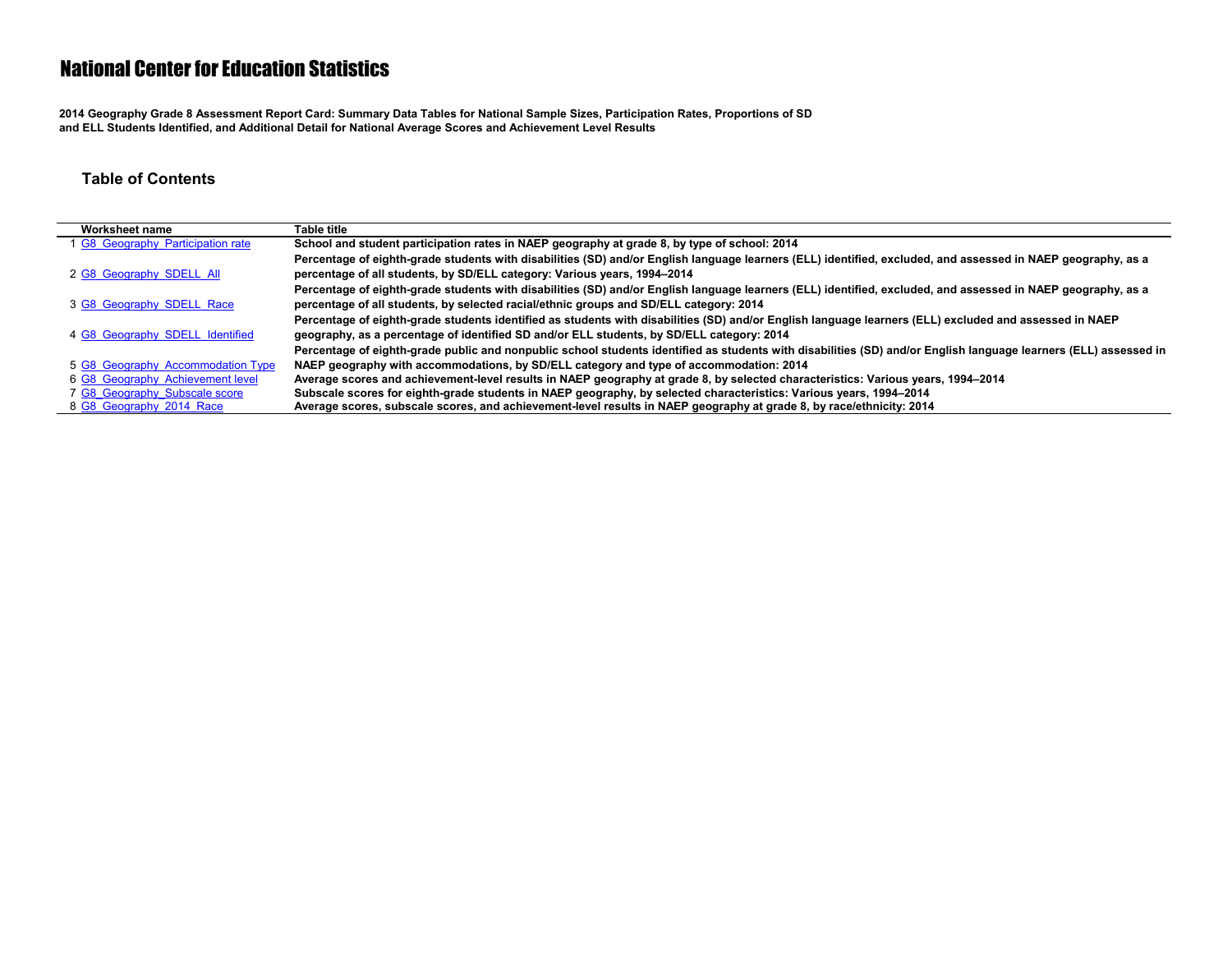<span id="page-1-0"></span>**2014 Geography Grade 8 Assessment Report Card: Summary Data Tables for National Sample Sizes, Participation Rates, Proportions of SD and ELL Students Identified, and Additional Detail for National Average Scores and Achievement Level Results**

School and student participation rates in NAEP geography at grade 8, by type of school: 2014

|                | School participation |                   | Student participation |                    |  |  |  |
|----------------|----------------------|-------------------|-----------------------|--------------------|--|--|--|
|                | Student-weighted     | Number of schools | Student-weighted      | Number of students |  |  |  |
| Type of school | percent              | participating     | percent               | assessed           |  |  |  |
| <b>Nation</b>  | 90                   | 450 l             | 94                    | 9,000              |  |  |  |
| <b>Public</b>  | 91                   | 340 <sup>1</sup>  | 94                    | 8,000              |  |  |  |
| Private        | 77                   | 110 <sup>1</sup>  | 96                    | 900                |  |  |  |

NOTE: The number of schools is rounded to the nearest ten. The number of students is rounded to the nearest hundred. Detail may not sum to totals because of rounding.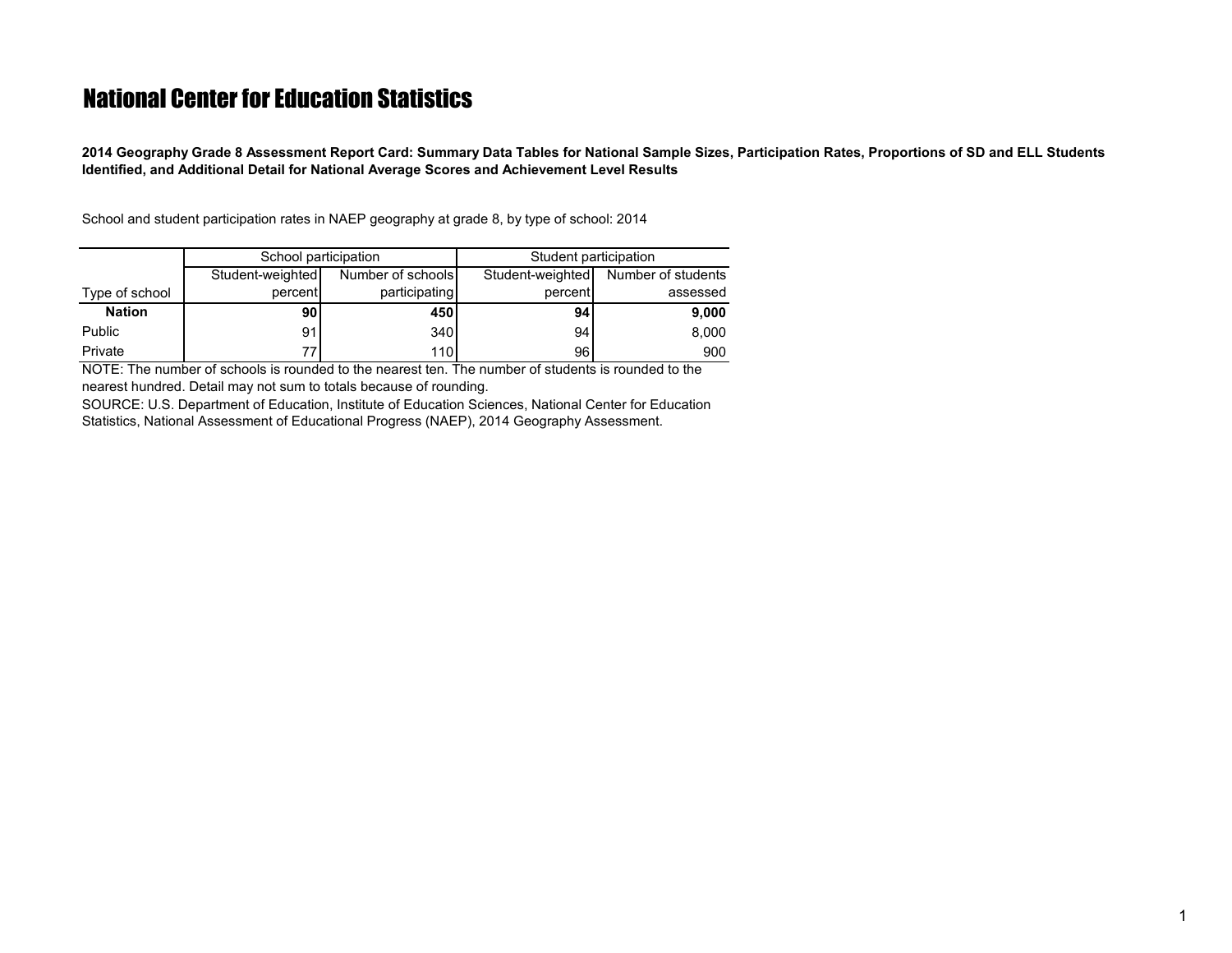<span id="page-2-0"></span>**2014 Geography Grade 8 Assessment Report Card: Summary Data Tables for National Sample Sizes, Participation Rates, Proportions of SD and ELL Students Identified, and Additional Detail for National Average Scores and Achievement Level Results**

Percentage of eighth-grade students with disabilities (SD) and/or English language learners (ELL) identified, excluded, and assessed in NAEP geography, as a percentage of all students, by SD/ELL category: Various years, 1994–2014

|                        | Accommodations not permitted |      | Accommodations permitted |      |                   |  |  |
|------------------------|------------------------------|------|--------------------------|------|-------------------|--|--|
| SD/ELL category        | 1994                         | 2001 | 2001                     | 2010 | 2014              |  |  |
| SD and/or ELL          |                              |      |                          |      |                   |  |  |
| Identified             | 10                           | 16   | 16                       | 17   | 17                |  |  |
| Excluded               | 5                            | 8    | 4                        |      | 2                 |  |  |
| Assessed               | 5                            | 8    | 12                       | 16   | 16                |  |  |
| Without accommodations | 5                            | 8    | 7                        | 4    | 4                 |  |  |
| With accommodations    |                              |      | 5                        | 12   | $12 \overline{ }$ |  |  |
| <b>SD</b>              |                              |      |                          |      |                   |  |  |
| Identified             | 8                            | 12   | $12 \overline{ }$        | 12   | 12                |  |  |
| Excluded               |                              |      | 3                        |      |                   |  |  |
| Assessed               |                              | 6    | 10                       | 11   |                   |  |  |
| Without accommodations |                              | 6    | 4                        |      |                   |  |  |
| With accommodations    |                              |      | 5                        | 10   | 10                |  |  |
| <b>ELL</b>             |                              |      |                          |      |                   |  |  |
| Identified             |                              |      |                          | 6    | 6                 |  |  |
| Excluded               |                              |      |                          | #    | #                 |  |  |
| Assessed               |                              |      | 3                        | 6    | 6                 |  |  |
| Without accommodations |                              |      | 3                        |      | 3                 |  |  |
| With accommodations    |                              |      | #                        |      | 3                 |  |  |

† Not applicable. Accommodations were not permitted in this assessment year.

# Rounds to zero.

NOTE: Students identified as both SD and ELL were counted only once under the combined SD and/or ELL category, but were counted separately under the SD and ELL categories. Detail may not sum to totals because of rounding.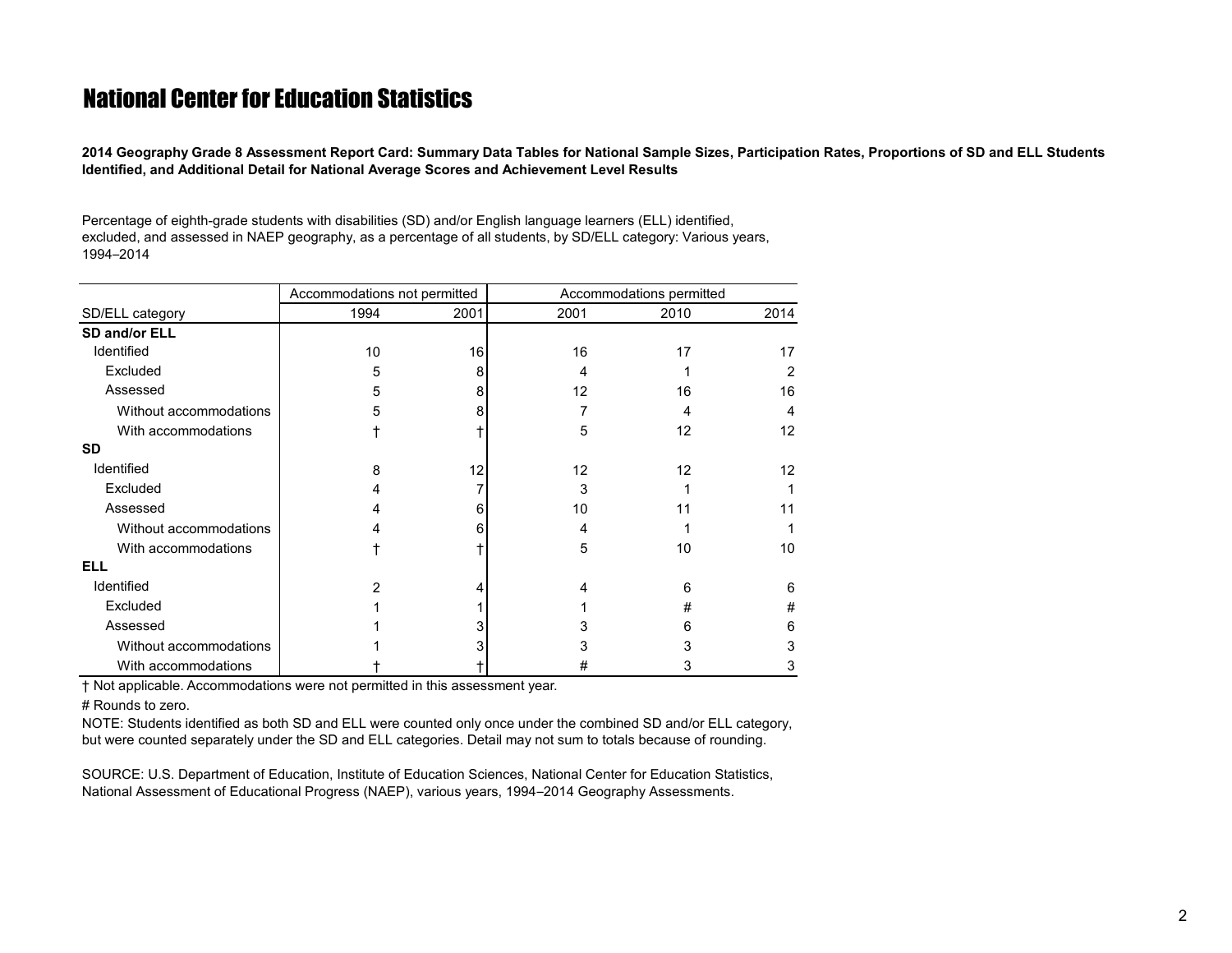<span id="page-3-0"></span>**2014 Geography Grade 8 Assessment Report Card: Summary Data Tables for National Sample Sizes, Participation Rates, Proportions of SD and ELL Students Identified, and Additional Detail for National Average Scores and Achievement Level Results**

Percentage of eighth-grade students with disabilities (SD) and/or English language learners (ELL) identified, excluded, and assessed in NAEP geography, as a percentage of all students, by selected racial/ethnic groups and SD/ELL category: 2014

| SD/ELL category        | White          | <b>Black</b>   | Hispanic |
|------------------------|----------------|----------------|----------|
| SD and/or ELL          |                |                |          |
| Identified             | 12             | 19             | 27       |
| Excluded               | 1              | $\mathfrak{p}$ | 2        |
| Assessed               | 11             | 17             | 25       |
| Without accommodations | $\mathfrak{p}$ | $\mathfrak{p}$ | 9        |
| With accommodations    | 9              | 14             | 16       |
| <b>SD</b>              |                |                |          |
| Identified             | 11             | 18             | 12       |
| Excluded               | 1              | $\mathfrak{p}$ | 1        |
| Assessed               | 10             | 16             | 11       |
| Without accommodations | 1              | $\mathfrak{p}$ | 1        |
| With accommodations    | 9              | 14             | 10       |
| ELL                    |                |                |          |
| Identified             | #              | 1              | 18       |
| Excluded               | #              | #              | 1        |
| Assessed               | #              | 1              | 17       |
| Without accommodations | #              |                | 8        |
| With accommodations    | #              | 1              | 9        |

# Rounds to zero.

NOTE: Students identified as both SD and ELL were counted only once under the combined SD and/or ELL category, but were counted separately under the SD and ELL categories. Black includes African American, and Hispanic includes Latino. Race categories exclude Hispanic origin. Detail may not sum to totals because of rounding.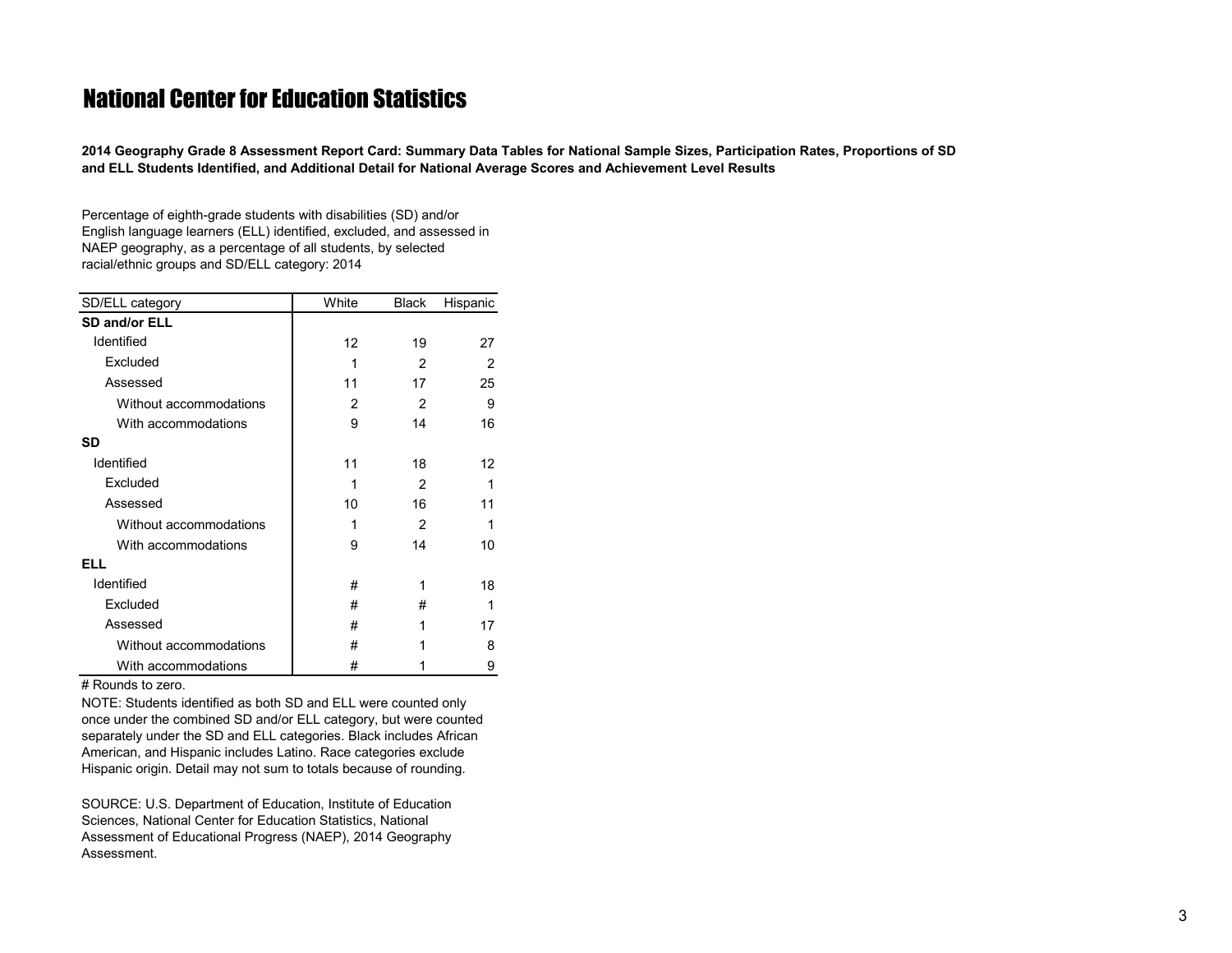<span id="page-4-0"></span>**2014 Geography Grade 8 Assessment Report Card: Summary Data Tables for National Sample Sizes, Participation Rates, Proportions of SD and ELL Students Identified, and Additional Detail for National Average Scores and Achievement Level Results**

Percentage of eighth-grade students identified as students with disabilities (SD) and/or English language learners (ELL) excluded and assessed in NAEP geography, as a percentage of identified SD and/or ELL students, by SD/ELL category: 2014

|                 | Percentage of identified SD and/or ELL students |          |                  |                |  |  |  |  |  |  |
|-----------------|-------------------------------------------------|----------|------------------|----------------|--|--|--|--|--|--|
|                 |                                                 |          | Assessed without | Assessed with  |  |  |  |  |  |  |
| SD/ELL category | Excluded                                        | Assessed | accommodations   | accommodations |  |  |  |  |  |  |
| SD and/or ELL   |                                                 | 91       | 23               | 68             |  |  |  |  |  |  |
| <b>SD</b>       | 10                                              | 90       | 11               | 79             |  |  |  |  |  |  |
| ELL             |                                                 | 93       | 44               | 48             |  |  |  |  |  |  |

NOTE: Students identified as both SD and ELL were counted only once under the combined SD and/or ELL category, but were counted separately under the SD and ELL categories. Detail may not sum to totals because of rounding.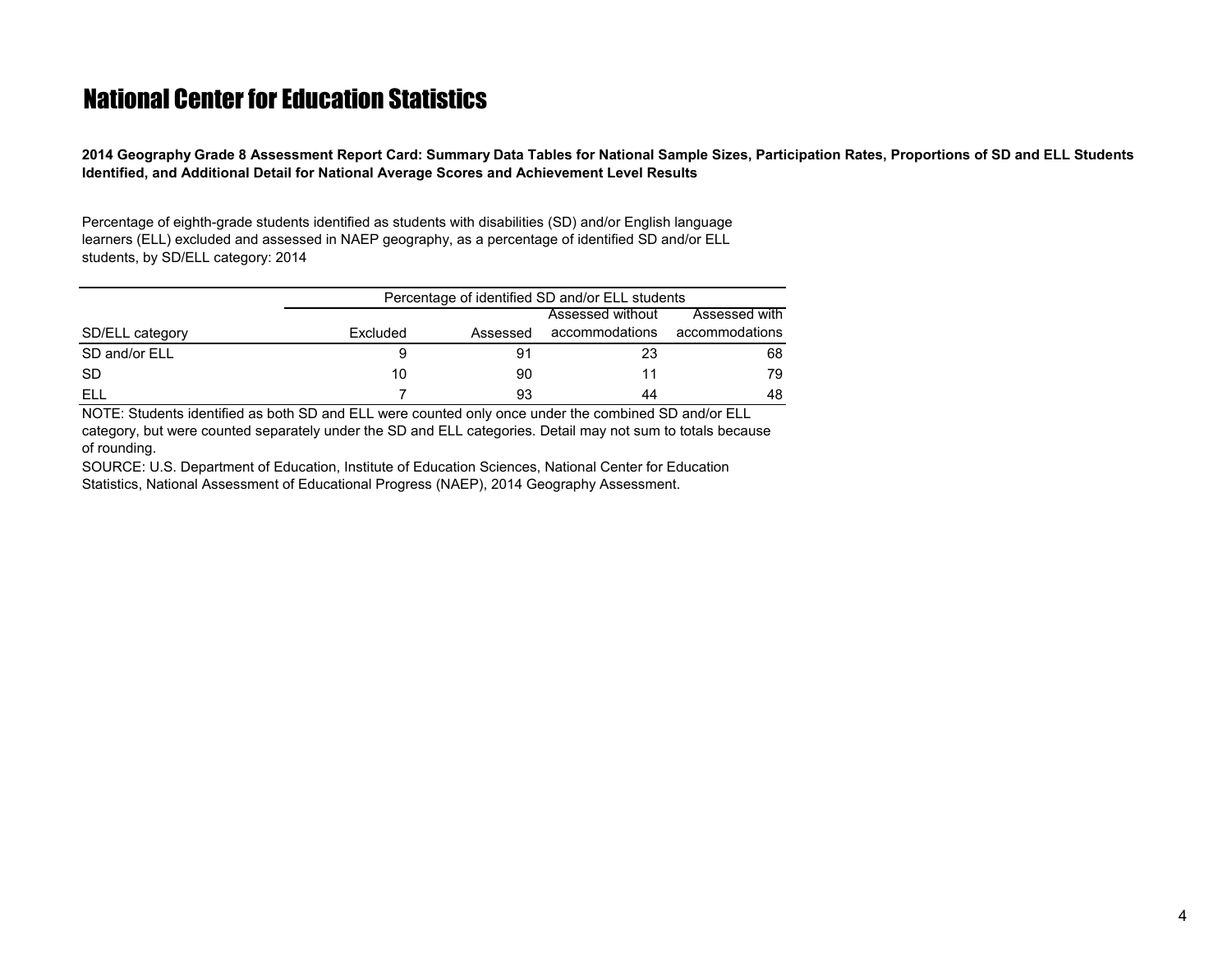<span id="page-5-0"></span>2014 Geography Grade 8 Assessment Report Card: Summary Data Tables for National Sample Sizes, Participation Rates, Proportions of SD and ELL **Students Identified, and Additional Detail for National Average Scores and Achievement Level Results**

**Percentage of eighth-grade public and nonpublic school students identified as students with disabilities (SD) and/or English language learners (ELL) assessed in NAEP geography with accommodations, by SD/ELL category and type of accommodation: <sup>2014</sup>**

| Type of accommodation                 | SD and/or ELL | SD  | <b>ELL</b> |
|---------------------------------------|---------------|-----|------------|
| <b>Bilingual booklet</b>              | #             | #   | #          |
| Bilingual dictionary                  | 1.6           | 0.2 | 1.6        |
| <b>Braille presentation</b>           | #             | #   | #          |
| Braille response                      | #             | #   | #          |
| Breaks during test                    | 1.7           | 1.6 | 0.2        |
| Cueing to stay on task                | 0.5           | 0.5 | 0.1        |
| Directions read aloud in English      | 1.8           | 1.5 | 0.5        |
| Directions read aloud in Spanish      | 0.1           | #   | 0.1        |
| <b>Extended time</b>                  | 9.3           | 7.6 | 2.4        |
| Large-print booklet                   | 0.2           | 0.2 | #          |
| Magnification device                  | #             | #   | #          |
| One-on-one                            | 0.2           | 0.2 | #          |
| Other                                 | 0.2           | 0.1 | #          |
| Read aloud (all)                      | 3.8           | 3.6 | 0.7        |
| Read aloud (occasional)               | 1.7           | 1.2 | 0.8        |
| Read aloud in Spanish                 | #             | #   | #          |
| Responds orally to scribe             | 0.1           | 0.1 | #          |
| School staff administers/Aide present | 0.2           | 0.1 | 0.1        |
| Sign language presentation            | #             | #   | #          |
| Sign language response                | #             | #   | #          |
| Small group                           | 7.7           | 7.1 | 1.1        |
| Special equipment                     | 0.4           | 0.4 | #          |

# Rounds to zero.

NOTE: Students identified as both SD and ELL were counted only once under the combined SD and/or ELL category, but were counted separately under the SD and ELL categories. SD includes students identified as having either an Individualized Education Program or protection under Section 504 of the Rehabilitation Act of 1973. SOURCE: U.S. Department of Education, Institute of Education Sciences, National Center for Education Statistics, National Assessment of Educational Progress (NAEP), 2014 Geography Assessment.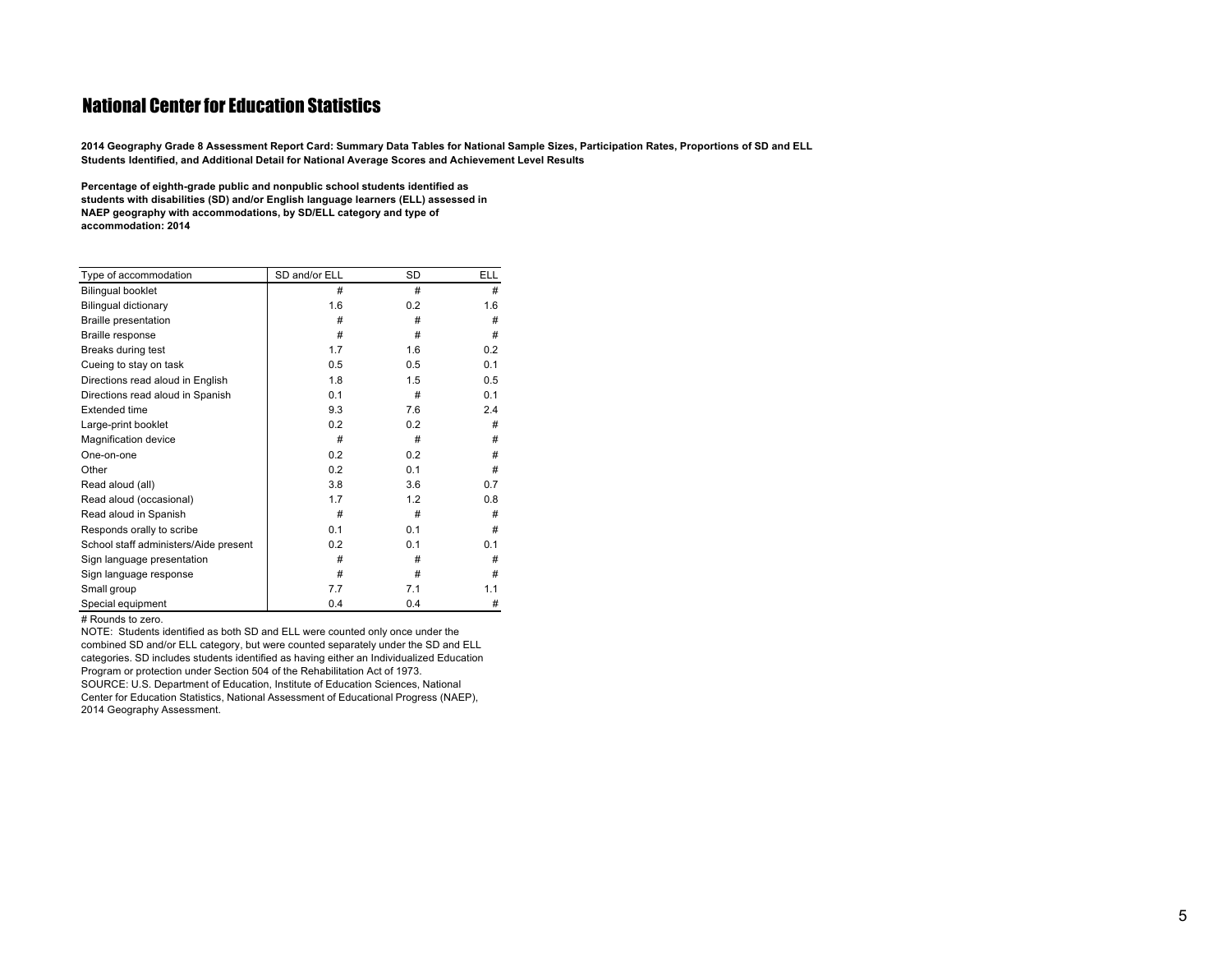<span id="page-6-0"></span>**2014 Geography Grade 8 Assessment Report Card: Summary Data Tables for National Sample Sizes, Participation Rates, Proportions of SD and ELL Students Identified, and Additional Detail for National Average Scores and Achievement Level Results**

Average scores and achievement-level results in NAEP geography at grade 8, by selected characteristics: Various years, 1994–2014

|                                              |                       |            |                          |      |                   | Percentage of students |                                                             |                 |                |                        |                                  |                                                      |                |             |                |                  |                |                  |           |                |
|----------------------------------------------|-----------------------|------------|--------------------------|------|-------------------|------------------------|-------------------------------------------------------------|-----------------|----------------|------------------------|----------------------------------|------------------------------------------------------|----------------|-------------|----------------|------------------|----------------|------------------|-----------|----------------|
|                                              | Overall average score |            |                          |      | At or above Basic |                        |                                                             |                 |                | At or above Proficient |                                  |                                                      |                | At Advanced |                |                  |                |                  |           |                |
|                                              | Accommodations        |            |                          |      |                   | Accommodations         |                                                             |                 | Accommodations |                        | Accommodations<br>Accommodations |                                                      |                |             | Accommodations |                  | Accommodations |                  |           |                |
|                                              | not permitted         |            | Accommodations permitted |      |                   | not permitted          |                                                             |                 | permitted      |                        | not permitted                    |                                                      |                | permitted   |                |                  | not permitted  |                  | permitted |                |
| Characteristic                               | 1994                  | 2001       | 2001                     | 2010 | 2014              | 1994                   | 2001                                                        | 2001            | 2010           | 2014                   | 1994                             | 2001                                                 | 2001           | 2010        | 2014           | 1994             | 2001           | 2001             | 2010      | 2014           |
| <b>All students</b>                          | 260                   | 262        | 260                      | 261  | 261               | $71*$                  | 74                                                          | $\overline{72}$ | 74             | 75                     | 28                               | 30                                                   | 29             | 27          | 27             | $\boldsymbol{4}$ | 4              | $\boldsymbol{4}$ | 3         | 3              |
| Race/ethnicity                               |                       |            |                          |      |                   |                        |                                                             |                 |                |                        |                                  |                                                      |                |             |                |                  |                |                  |           |                |
| White                                        | 269                   | 271        | 269 *                    | 272  | 273               | $81*$                  | 85                                                          | $82*$           | 86             | 88                     | 35                               | 38                                                   | 36             | 37          | 39             | 5                | 5              |                  |           |                |
| <b>Black</b>                                 | 229                   | 234        | 233 *                    | 241  | 240               | $34 *$                 | 40 <sup>1</sup>                                             | $39*$           | 49             | 48                     | 5                                | $\overline{7}$                                       | 6              | 6           |                |                  | $\overline{t}$ |                  |           |                |
| Hispanic                                     | 238                   | 239        | 237 *                    | 244  | 248               | 49 *                   | 47                                                          | 45 *            | 55             | 61                     | 8                                | 9                                                    | 9              | 9           | 11             |                  |                |                  |           |                |
| Asian/Pacific Islander                       | 262                   | 265        | $264$ *                  | 268  | 275               | 72                     | 77                                                          | $77*$           | 80             | 87                     | 29                               | 31                                                   | 31             | 35          | 44             | 6                |                |                  |           | $\overline{7}$ |
| American Indian/Alaska Native                | 251                   | 265        | 261                      | 250  | $\ddagger$        | 62                     | 78                                                          | 74              | 62             | $\ddagger$             | 19                               | 29                                                   | 27             | 14          |                |                  | 3              |                  |           | $\ddagger$     |
| Two or more races                            | $\pm$                 | $\ddagger$ | $\ddagger$               | 261  | 264               | $\ddagger$             | $\ddagger$                                                  | $\ddagger$      | 74             | 79                     | $\pm$                            | $\pm$                                                | $\pm$          | 29          | 28             | $\pm$            | $\pm$          |                  | 2         | $\overline{2}$ |
| Gender                                       |                       |            |                          |      |                   |                        |                                                             |                 |                |                        |                                  |                                                      |                |             |                |                  |                |                  |           |                |
| Male                                         | 262                   | 264        | 262                      | 263  | 263               | 72                     | 75                                                          | 73              | 75             | 76                     | 30                               | 33                                                   | 32             | 30          | 30             | 5                | 5              |                  |           | $\overline{4}$ |
| Female                                       | 258                   | 260        | 258                      | 259  | 260               | 69 *                   | 73                                                          | 71              | 73             | 74                     | 25                               | 26                                                   | 26             | 24          | 24             | 3                | 3              | 3                | 2         | $\overline{2}$ |
| Eligibility for free or reduced-price school |                       |            |                          |      |                   |                        |                                                             |                 |                |                        |                                  |                                                      |                |             |                |                  |                |                  |           |                |
| lunch                                        |                       |            |                          |      |                   |                        |                                                             |                 |                |                        |                                  |                                                      |                |             |                |                  |                |                  |           |                |
| Eligible                                     |                       |            |                          | 246  | 248               |                        | $\overbrace{\phantom{1232211}}$                             |                 | 58             | 60                     |                                  | $\qquad \qquad$                                      |                | 11          | 11             |                  |                |                  |           |                |
| Not eligible                                 |                       | —          |                          | 272  | 274               |                        |                                                             |                 | 86             | 88                     |                                  |                                                      |                | 39          | 40             |                  |                |                  |           | 5              |
| Information not available                    |                       |            |                          | 276  | 277               |                        | $\overbrace{\phantom{12322111}}$                            |                 | 89             | 89                     |                                  | $\overline{\phantom{0}}$                             |                | 43          | 46             |                  |                |                  |           | $\overline{7}$ |
| Highest level of parental education          |                       |            |                          |      |                   |                        |                                                             |                 |                |                        |                                  |                                                      |                |             |                |                  |                |                  |           |                |
| Did not finish high school                   | 238                   | 241        | 236                      | 243  | 243               | 47                     | 48                                                          | 43              | 53             | 54                     | 8                                | 8                                                    | 8              | 8           |                |                  | #              |                  |           | #              |
| Graduated from high school                   | 250                   | 253        | 251                      | 251  | 250               | 62                     | 66                                                          | 64              | 63             | 62                     | 15                               | 18                                                   | 17             | 14          | 13             |                  |                |                  |           | $\overline{1}$ |
| Some education after high school             | 265                   | 266        | 264                      | 262  | 261               | 79                     | 80                                                          | 79              | 78             | 77                     | 29                               | 30                                                   | 29             | 24          | 22             | 3                | $\overline{2}$ | $\overline{2}$   |           | $\overline{1}$ |
| Graduated from college                       | 272                   | 274        | 273                      | 272  | 272               | 82                     | 86                                                          | 84              | 85             | 85                     | 41                               | 43                                                   | 42             | 40          | 39             | $\overline{7}$   | 6              | 6                |           | 5              |
| Type of school                               |                       |            |                          |      |                   |                        |                                                             |                 |                |                        |                                  |                                                      |                |             |                |                  |                |                  |           |                |
| Public                                       | 258                   | 261        | 259                      | 260  | 260               | 69'                    | 72                                                          | 70              | 73             | 73                     | 26                               | 28                                                   | 27             | 25          | 25             | $\overline{4}$   | 3              | 3                | 2         | 3              |
| Private                                      | 276                   | 274        | 274                      | 276  | 276               | 87                     | 87                                                          | 88              | 90             | 90                     | 44                               | 41                                                   | 42             | 45          | 44             | 8                | 5              | 6                |           | 5              |
| <b>School location</b>                       |                       |            |                          |      |                   |                        |                                                             |                 |                |                        |                                  |                                                      |                |             |                |                  |                |                  |           |                |
| City                                         |                       |            |                          | 253  | 255               |                        |                                                             |                 | 64             | 67                     |                                  |                                                      |                | 20          | 20             |                  |                |                  |           | 3              |
| Suburb                                       |                       |            |                          | 264  | 266               |                        | $\overbrace{\phantom{1232211}}$                             |                 | 77             | 79                     |                                  |                                                      |                | 31          | 32             |                  |                |                  |           | $\overline{4}$ |
| Town                                         |                       | —          |                          | 263  | 263               |                        |                                                             |                 | 77             | 77                     |                                  |                                                      |                | 27          | 28             |                  |                |                  |           | $\overline{c}$ |
| Rural                                        |                       |            |                          | 265  | 263               |                        |                                                             |                 | 80             | 78                     |                                  |                                                      |                | 30          | 26             |                  |                |                  |           | $\overline{2}$ |
| Status as students with disabilities (SD)    |                       |            |                          |      |                   |                        |                                                             |                 |                |                        |                                  |                                                      |                |             |                |                  |                |                  |           |                |
| SD                                           |                       |            | 227                      | 237  | 235               |                        |                                                             | 34              | 45             | 42                     |                                  |                                                      | $\overline{7}$ | 8           | 8              |                  |                |                  |           | #              |
| Not SD                                       |                       | —          | 264                      | 264  | 265               |                        | $\overline{\phantom{m}}$<br>$\hspace{0.1mm}-\hspace{0.1mm}$ | 76              | 78             | 79                     |                                  | $\overline{\phantom{m}}$<br>$\overline{\phantom{0}}$ | 31             | 29          | 29             |                  |                |                  | р         | 3              |
| Status as English language learners (ELL)    |                       |            |                          |      |                   |                        |                                                             |                 |                |                        |                                  |                                                      |                |             |                |                  |                |                  |           |                |
| ELL                                          |                       |            | 216                      | 223  |                   |                        |                                                             |                 |                |                        |                                  |                                                      | $\overline{2}$ | 3           |                |                  |                |                  |           | #              |
|                                              |                       |            | 262                      | 263  | 223               |                        | $\overbrace{\phantom{12322111}}$                            | 20              | 26<br>77       | 26<br>78               |                                  |                                                      | 30             |             |                |                  |                |                  | 3         | 3              |
| Not ELL                                      |                       | —          |                          |      | 264               |                        |                                                             | $74*$           |                |                        |                                  |                                                      |                | 28          | 28             |                  |                |                  |           |                |

— Not available.

# Rounds to zero.

‡ Reporting standards not met. Sample size insufficient to permit a reliable estimate.

\* Significantly different (*p* < .05) from 2014.

NOTE: The NAEP geography scale ranges from 0 to 500. Black includes African American, Hispanic includes Latino, and Pacific Islander includes Native Hawaiian. Race categories exclude Hispanic origin. Prior to 2011, student or more races" category were categorized as "unclassified." For the eligibility for free or reduced-price school lunch category, results for the 1994 and 2001 assessment years are not reported because of the improved quali students' eligibility for the school lunch program in 2010. Results are not shown for students who reported that they did not know the highest education level for either of their parents. Private schools include Catholic, nonsectarian private schools. SD includes students identified as having either an Individualized Education Program or protection under Section 504 of the Rehabilitation Act of 1973. The results for students with disabiliti language learners are based on students who were assessed and cannot be generalized to the total population of such students.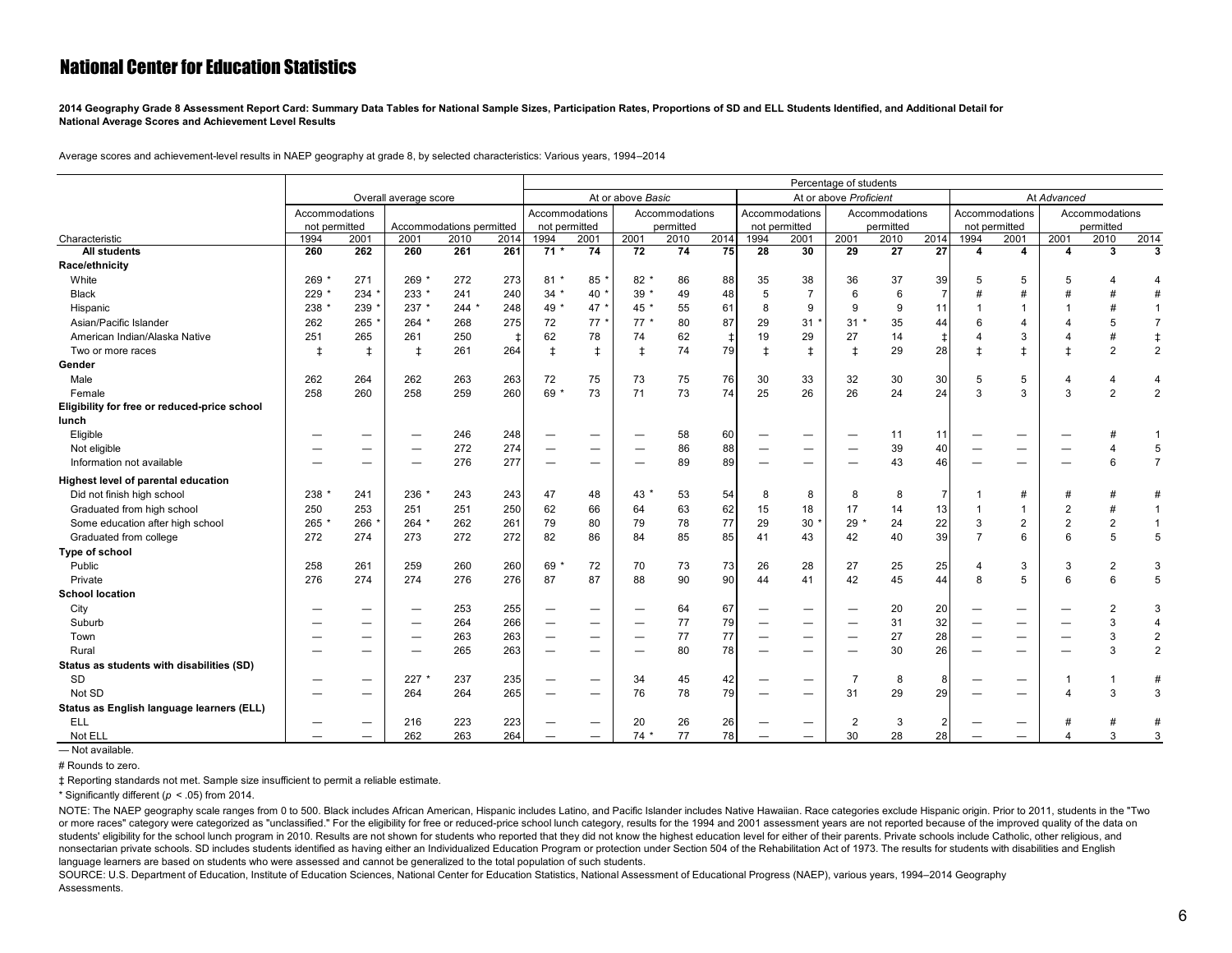<span id="page-7-0"></span>**2014 Geography Grade 8 Assessment Report Card: Summary Data Tables for National Sample Sizes, Participation Rates, Proportions of SD and ELL Students Identified, and Additional Detail for National Average Scores and Achievement Level Results**

Subscale scores for eighth-grade students in NAEP geography, by selected characteristics: Various years, 1994–2014

|                                              |                    | Subscale score                             |            |                          |       |                          |                          |                          |                          |                          |                                  |                                |                          |                          |       |
|----------------------------------------------|--------------------|--------------------------------------------|------------|--------------------------|-------|--------------------------|--------------------------|--------------------------|--------------------------|--------------------------|----------------------------------|--------------------------------|--------------------------|--------------------------|-------|
|                                              |                    | Space and place<br>Environment and society |            |                          |       |                          |                          |                          |                          |                          | Spatial dynamics and connections |                                |                          |                          |       |
|                                              | Accommodations not |                                            |            |                          |       | Accommodations not       |                          |                          |                          |                          | Accommodations not               |                                |                          |                          |       |
|                                              | permitted          |                                            |            | Accommodations permitted |       | permitted                |                          |                          | Accommodations permitted |                          | permitted                        |                                |                          | Accommodations permitted |       |
| Characteristic                               | 1994               | 2001                                       | 2001       | 2010                     | 2014  | 1994                     | 2001                     | 2001                     | 2010                     | 2014                     | 1994                             | 2001                           | 2001                     | 2010                     | 2014  |
| <b>All students</b>                          | $259 *$            | 262                                        | 260        | 261                      | 262   | 263                      | $265*$                   | 263                      | 264                      | 263                      | 257                              | 259                            | 257                      | 259                      | 260   |
| Race/ethnicity                               |                    |                                            |            |                          |       |                          |                          |                          |                          |                          |                                  |                                |                          |                          |       |
| White                                        | 269 *              | 272                                        | 270        | 272                      | 273   | $272*$                   | 275                      | 273                      | 275                      | 276                      | 266 *                            | 267                            | 265 *                    | 268                      | 270   |
| <b>Black</b>                                 | 225 *              | 232                                        | $231 *$    | 240                      | 240   | 234                      | 236                      | 235                      | 242                      | 240                      | 229 *                            | 235                            | $234 *$                  | 241                      | 241   |
| Hispanic                                     | 236 *              | 238                                        | 236 *      | $244 *$                  | 250   | 244                      | 243                      | $240$ *                  | 246                      | 247                      | 236 *                            | 238                            | 235 *                    | $242 *$                  | 248   |
| Asian/Pacific Islander                       | 262                | 265                                        | 265 *      | 269                      | 274   | 266                      | 265                      | $264$ *                  | 270                      | 276                      | 259 *                            | 264                            | 263 *                    | 266                      | 274   |
| American Indian/Alaska Native                | 249                | 266                                        | 262        | 249                      | $\pm$ | 255                      | 268                      | 262                      | 255                      | $\overline{\phantom{a}}$ | 248                              | 260                            | 257                      | 248                      | $\pm$ |
| Two or more races                            | $\ddagger$         | $\ddagger$                                 | $\ddagger$ | 261                      | 264   | $\ddagger$               | $\ddagger$               | $\ddagger$               | 265                      | 264                      | $\ddagger$                       | $\ddagger$                     | $\ddagger$               | 259                      | 264   |
| Gender                                       |                    |                                            |            |                          |       |                          |                          |                          |                          |                          |                                  |                                |                          |                          |       |
| Male                                         | 262                | 264                                        | 262        | 263                      | 264   | 265                      | 267                      | 265                      | 265                      | 264                      | 258                              | 261                            | 258                      | 261                      | 261   |
| Female                                       | 255 *              | 260                                        | 258        | 259                      | 260   | 262                      | 264                      | 262                      | 262                      | 261                      | 257                              | 257                            | 255 *                    | 257                      | 259   |
| Eligibility for free or reduced-price school |                    |                                            |            |                          |       |                          |                          |                          |                          |                          |                                  |                                |                          |                          |       |
| lunch                                        |                    |                                            |            |                          |       |                          |                          |                          |                          |                          |                                  |                                |                          |                          |       |
| Eligible                                     |                    |                                            |            | 246                      | 248   |                          | $\overline{\phantom{0}}$ | $\overline{\phantom{0}}$ | 248                      | 248                      |                                  |                                |                          | 245                      | 247   |
| Not eligible                                 |                    | $\qquad \qquad$                            |            | 272                      | 274   |                          |                          |                          | 275                      | 275                      | —                                | $\qquad \qquad$                | $\overline{\phantom{0}}$ | 269                      | 271   |
| Information not available                    |                    | $\overline{\phantom{0}}$                   |            | 276                      | 277   | $\overline{\phantom{0}}$ |                          | $\overline{\phantom{0}}$ | 279                      | 278                      | $\overline{\phantom{0}}$         | $\overline{\phantom{0}}$       | $\overline{\phantom{0}}$ | 274                      | 276   |
| Highest level of parental education          |                    |                                            |            |                          |       |                          |                          |                          |                          |                          |                                  |                                |                          |                          |       |
| Did not finish high school                   | 236 *              | 240                                        | $235$ *    | 244                      | 243   | 242                      | 245                      | 240                      | 244                      | 242                      | 238                              | 238                            | 233 *                    | 240                      | 244   |
| Graduated from high school                   | 248                | 253                                        | 251        | 251                      | 250   | 254                      | 256                      | 254                      | 253                      | 251                      | 248                              | 251                            | 249                      | 248                      | 248   |
| Some education after high school             | 264                | 266                                        | 265        | 262                      | 261   | 269 *                    | 270                      | 269 *                    | 264                      | 263                      | 262                              | 262                            | 260                      | 259                      | 259   |
| Graduated from college                       | 272                | 274                                        | 273        | 272                      | 272   | 275                      | 277                      | 276                      | 275                      | 273                      | 270                              | 271                            | 270                      | 270                      | 271   |
| Type of school                               |                    |                                            |            |                          |       |                          |                          |                          |                          |                          |                                  |                                |                          |                          |       |
| Public                                       | 257 *              | 261                                        | 259        | 260                      | 261   | 262                      | 264                      | 262                      | 263                      | 261                      | 255                              | 258                            | 255                      | 258                      | 259   |
| Private                                      | 275                | 273                                        | 273        | 276                      | 276   | 278                      | 278                      | 278                      | 279                      | 277                      | 275                              | 272                            | 273                      | 274                      | 275   |
| <b>School location</b>                       |                    |                                            |            |                          |       |                          |                          |                          |                          |                          |                                  |                                |                          |                          |       |
| City                                         |                    |                                            |            | 253                      | 256   |                          |                          |                          | 255                      | 254                      | —                                |                                | $\overline{\phantom{0}}$ | 251                      | 254   |
| Suburb                                       |                    |                                            |            | 264                      | 266   | -                        |                          |                          | 267                      | 268                      |                                  | $\qquad \qquad \longleftarrow$ |                          | 262                      | 264   |
| Town                                         |                    | $\overline{\phantom{0}}$                   |            | 262                      | 263   |                          |                          |                          | 266                      | 264                      | —                                | $\qquad \qquad$                | $\overline{\phantom{0}}$ | 261                      | 262   |
| Rural                                        |                    | $\overline{\phantom{0}}$                   |            | 266                      | 263   |                          | $\overline{\phantom{0}}$ | $\overline{\phantom{0}}$ | 268                      | 265                      |                                  | $\qquad \qquad$                | —                        | 263                      | 261   |
| Status as students with disabilities (SD)    |                    |                                            |            |                          |       |                          |                          |                          |                          |                          |                                  |                                |                          |                          |       |
| SD                                           |                    | $\qquad \qquad$                            | 229        | 235                      | 235   |                          | $\qquad \qquad -$        | 230                      | 239                      | 236                      | —                                |                                | $221 *$                  | 236                      | 234   |
| Not SD                                       |                    |                                            | 264        | 264                      | 265   |                          |                          | 267                      | 267                      | 266                      |                                  |                                | 261                      | 262                      | 263   |
| Status as English language learners (ELL)    |                    |                                            |            |                          |       |                          |                          |                          |                          |                          |                                  |                                |                          |                          |       |
| <b>ELL</b>                                   |                    |                                            | 219        | 225                      | 226   |                          |                          | 218                      | 224                      | 220                      | -                                | $\qquad \qquad$                | $212 *$                  | 220                      | 223   |
| Not ELL                                      |                    | $\overline{\phantom{0}}$                   | 262        | 263                      | 264   | —                        | $\overline{\phantom{0}}$ | 265                      | 266                      | 265                      | —                                | $\overline{\phantom{0}}$       | 258 *                    | 261                      | 262   |

— Not available.

‡ Reporting standards not met. Sample size insufficient to permit a reliable estimate.

\* Significantly different (*p* < .05) from 2014.

NOTE: The NAEP geography scale ranges from 0 to 500. Black includes African American, Hispanic includes Latino, and Pacific Islander includes Native Hawaiian. Race categories exclude Hispanic origin. Prior to 2011, student the "Two or more races" category were categorized as "unclassified." For the eligibility for free or reduced-price school lunch category, results for the 1994 and 2001 assessment years are not reported because of the impro quality of the data on students' eligibility for the school lunch program in 2010. Results are not shown for students who reported that they did not know the highest education level for either of their parents. Private sch Catholic, other religious, and nonsectarian private schools. SD includes students identified as having either an Individualized Education Program or protection under Section 504 of the Rehabilitation Act of 1973. The resul students with disabilities and English language learners are based on students who were assessed and cannot be generalized to the total population of such students.